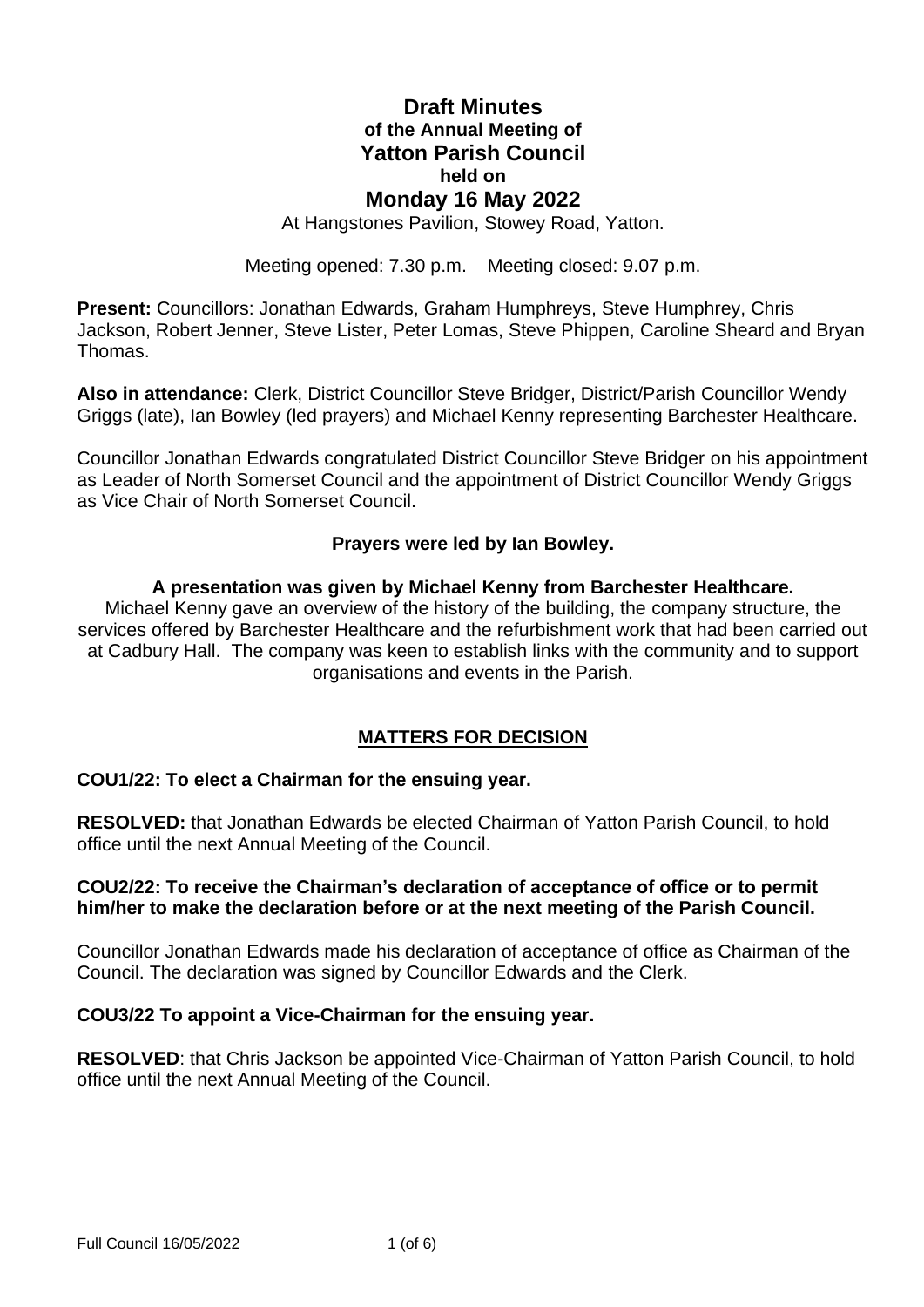### **COU4/22: To receive the Vice Chairman's declaration of acceptance of office or to permit him/her to make the declaration before or at the next meeting of the Parish Council.**

Councillor Chris Jackson made his declaration of acceptance of office as Vice Chairman of the Council. The declaration was signed by Councillor Jackson and the Clerk.

### **COU5/22: To receive apologies for absence, and to approve reasons where appropriate.**

Apologies for absence were received from Councillors David Crossman, Massimo Morelli, Jessie McArdle and Roger Wood. District/Parish Councillor Wendy Griggs had given apologies as she was attending another meeting and was unsure if it would finish in time for her to attend. However she did attend for the last two agenda items.

# **COU6/22: To receive declarations of interests by Parish Councillors and to consider any written applications for dispensations.**

NONE.

# **PUBLIC PARTICIPATION**

### **COU7/22: Public participation.**

No members of the public wished to speak.

#### North Somerset Councillors' report.

District Councillor Steve Bridger spoke of his great disappointment in the Moor Road appeal being allowed after fighting it for a long time. The Rectory Farm appeal decision was imminent and other development applications were mounting in number i.e. Box Bush Farm, the two Rugby Club applications and Stowey Road. There had been good news in respect of bus services. North Somerset Council had bid for central government funding and been successful in gaining the 2<sup>nd</sup> largest allocation of the fund. This would secure and improve bus services in the county which may include more frequent buses, lower fares and some free fares for certain groups, bus prioritization and improved infrastructure. Yatton Parish Council were invited to put forward what public transport improvements Yatton would like. The Public Transport working group were to pursue this.

#### Parish Liaison Officer Report

No report as new Liaison Officer not appointed yet.

Police report NONE.

### **MATTERS FOR DECISION**

### **COU8/22: Minutes of the meeting of the Council held on 7th March 2022.**

The Minutes of the meeting held on 7th March 2022 were approved as a correct record and signed by the Chairman.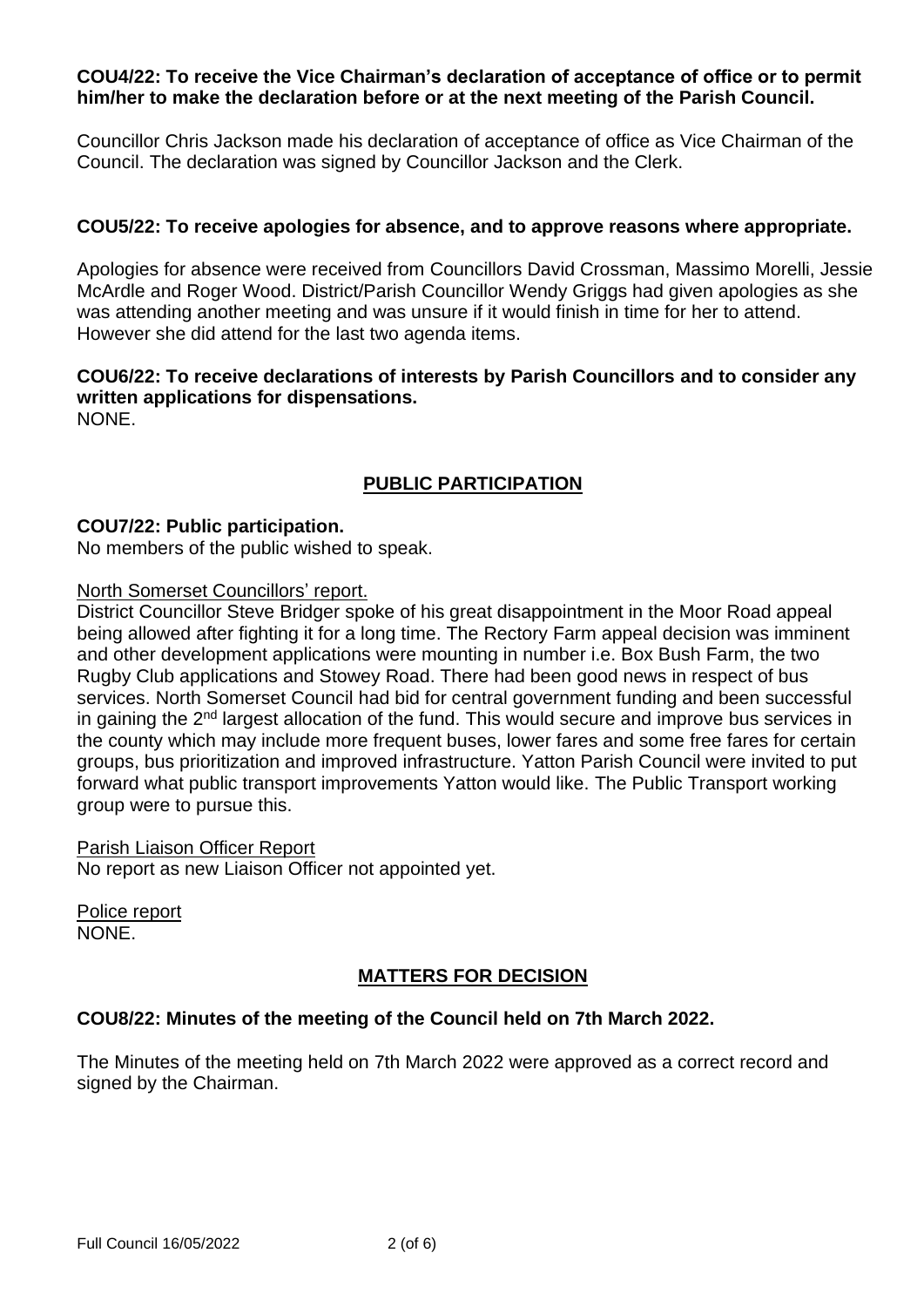# **COU9/22: Exclusion of public:**

**RESOLVED:** that the public be excluded from the meeting during consideration of agenda item 19 on the ground that publicity would be prejudicial to the public interest by reason of the confidential nature of the business of competitive quotes.

#### **COU10/22: Finance**

i) To authorise payments, including to note receipts and petty cash payments for May 2022.

**RESOLVED:** To authorise payments, including to note receipts and petty cash payments for May 2022.

ii) To agree section 1 of the accounts for the Parish Council 2021-22 and sign Section 1 of the Annual Return 2021-22.

**RESOLVED:** that the accounts statement in section 1 was agreed and the Section 1 of the Annual Return 2021-22 was signed.

iii) To agree section 2 of the accounts for the Parish Council 2021-22 and sign Section 2 of the Annual Return 2021-22. The Clerk highlighted that the 2020-21 year on Section 2 of the Annual Return 2021-22 had been re-stated as required by the External Auditor's Report and Certificate 2020-21. The restated figures included the following expenditure under Box 6 Other Payments: 4011/101 Car Park Rates £3,267 4011/201 Hangstones Rates £6,336 4011/241 Burial Ground Rates £342 4024/101 NALC Subscription £1,047 This increased the value of Box 6 from £93,289 (stated in 2020-21) to £104,281.

**RESOLVED:** that the accounts statement in section 2 was agreed and the Section 2 of the Annual Return 2021-22 was signed.

#### **COU11/22: To appoint committees.**

**RESOLVED:** that members be appointed to committees as follows:

**Amenities & Properties Committee**: Chair & Vice-Chair of Council, Graham Humphreys, David Crossman, Wendy Griggs, Robert Jenner, Steve Lister, Massimo Morelli, Caroline Sheard and Bryan Thomas.

**Finance, Personnel & Administration Committee:** Chair & Vice-Chair of Council, David Crossman, Massimo Morelli, Graham Humphreys, Peter Lomas, Jessie McArdle and Roger Wood.

**Planning Committee**: Chair & Vice-Chair of Council, David Crossman, Steve Humphrey, Graham Humphreys, Robert Jenner, Steve Lister, Peter Lomas, Steve Phippen, Bryan Thomas and Roger Wood.

**Personnel Sub-Committee:** Chair and Vice Chair of Council, David Crossman, Peter Lomas and Jessie McArdle.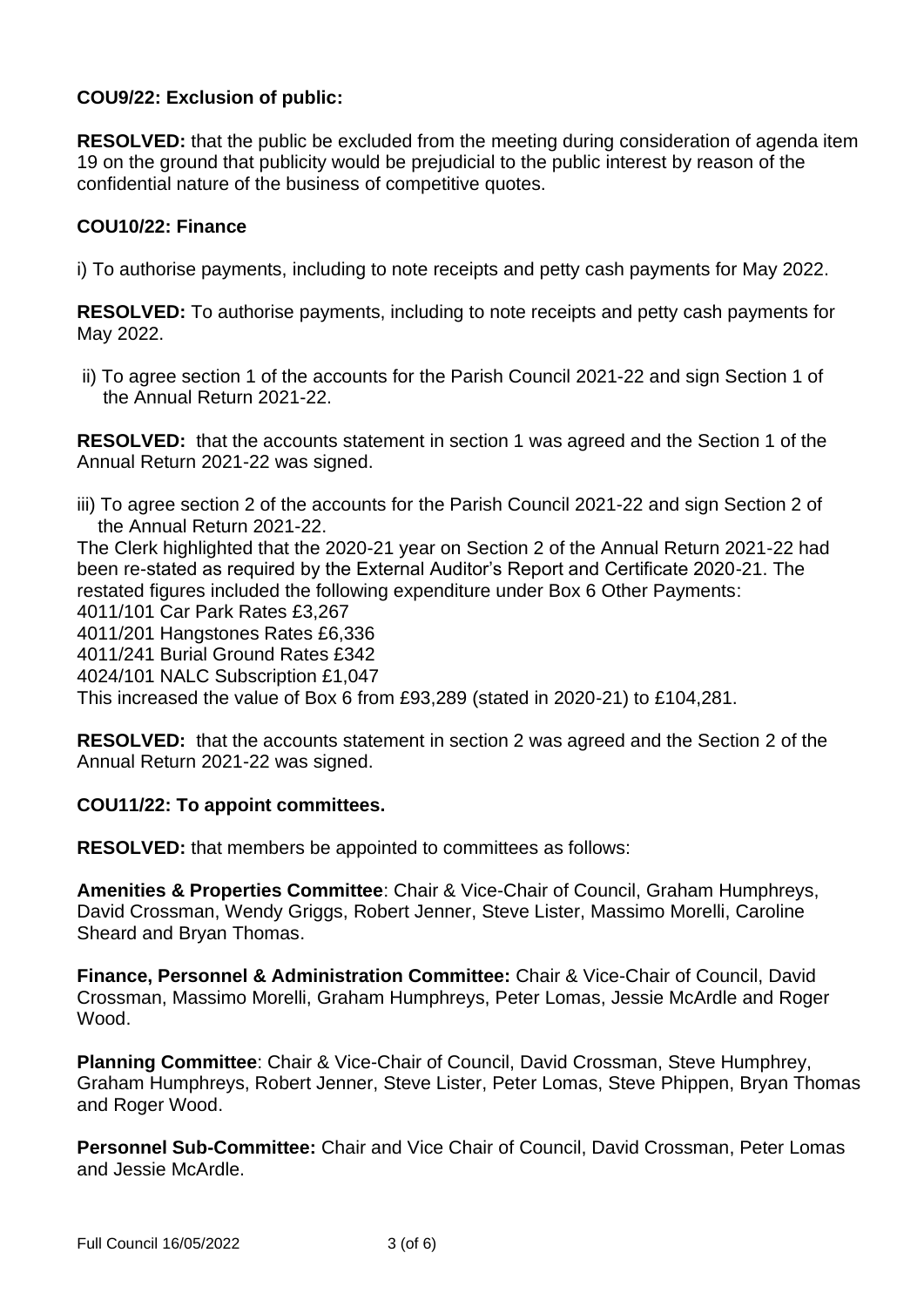**Yatton Parish Council members of the Cadbury Hill Joint Management Committee:** David Crossman, Jonathan Edwards and Graham Humphreys. Congresbury members TBA.

### **COU22/22: Appointment of working groups.**

**RESOLVED** that members be appointed to working parties as follows:

**New Cemetery Working Group**: David Crossman, Jonathan Edwards, Graham Humphreys, Robert Jenner and Chris Jackson.

**Wakedean Gardens Working Group**: Wendy Griggs, Caroline Sheard, Roger Wood, Massimo Morelli, Chris Jackson and Steve Phippen.

**Public Transport Working Group:** Jonathan Edwards, Caroline Sheard, Bryan Thomas and Roger Wood.

**Road Safety Working Group:** David Crossman, Chris Jackson, Jonathan Edwards, Caroline Sheard, Steve Phippen, Bryan Thomas and Roger Wood.

**Play Area Working Group:** Robert Jenner, Massimo Morelli and Graham Humphreys.

**Hangstones Pavilion Alterations Working Group:** Jonathan Edwards, Robert Jenner, Peter Lomas, Graham Humphreys and David Crossman.

**Technical Support Working Group:** Peter Lomas, Chris Jackson, Steve Phippen, Jonathan Edwards and Robert Jenner.

**Joint New Medical Centre Working Group:** Yatton members - Wendy Griggs, Steve Phippen, Caroline Sheard, Chris Jackson, Jonathan Edwards, Peter Lomas and Bryan Thomas. Congresbury members TBA.

**Climate Emergency Working Group:** Jonathan Edwards, Caroline Sheard, Bryan Thomas, Massimo Morelli and Roger Wood. Formed Sept 19

**Station Footbridge Roof and Cycle Ramp Working Group:** Jonathan Edwards, Chris Jackson, Peter Lomas and David Crossman. Formed Sept 19.

**Christmas Lights Working Group:** Caroline Sheard and Graham Humphreys. (created FC March 2020).

**North End Gateway and Roundabout Working Group** – Jonathan Edwards, Chris Jackson, Bryan Thomas and Roger Wood. (created 5<sup>th</sup> Oct 2020 Planning).

**Hangstones Emergency Base Working Group** – Jessie McArdle, Steve Phippen and Bryan Thomas. (created Jan  $11<sup>th</sup> 2021$ ).

**Library Strategy Working Group** – Caroline Sheard, Chris Jackson and Jessie McArdle. (created May 2021 FC).

**CIL Ideas Consultation Working Group –** Jonathan Edwards, Peter Lomas, Chris Jackson, Jessie McArdle and Massimo Morelli. (created Sept FC 2021).

**Platinum Jubilee Working Group -** Graham Humphreys, Steve Humphrey, Jessie McArdle and Caroline Sheard (created FC March 2022).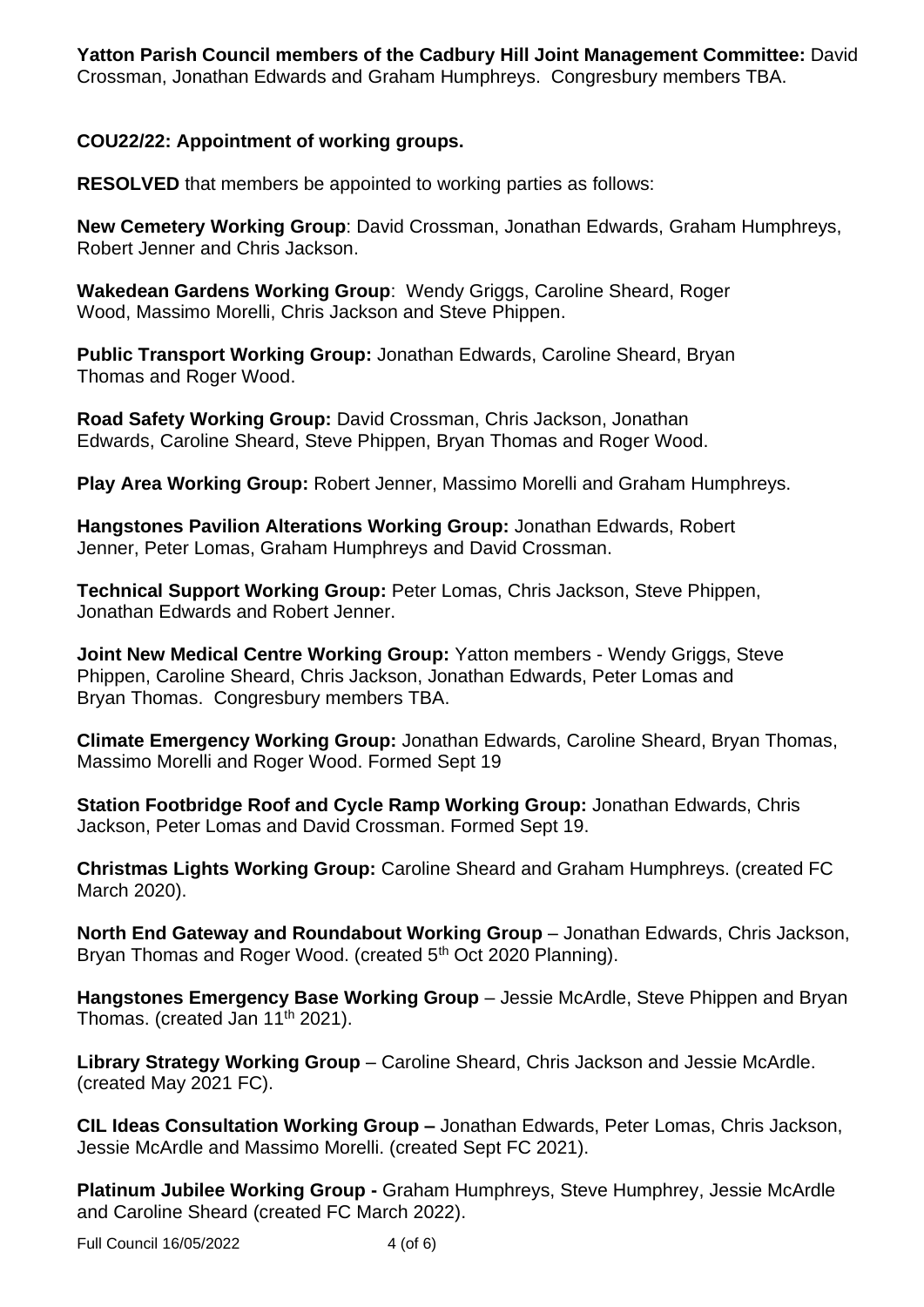### **COU13/22: To review any changes to the terms of reference for Council, Committees and Working Groups.**

**RESOLVED:** to approve the new Terms of Reference including the suggested amendments.

### **COU14/22: Representatives on outside organisations.**

**RESOLVED:** that representatives be appointed as follows:

Bristol Airport Consultative Committee: Roger Wood Strawberry Line Management Committee: Jonathan Edwards and Bryan Thomas. YACWAG: Roger Wood. Yatton PACT: Caroline Sheard and Bryan Thomas. Yatton Village Hall Management Committee: Wendy Griggs. ALCA: Jonathan Edwards. North Somerset Flood Risk Action Group: David Crossman. North End Steering Group: Jonathan Edwards and Chris Jackson. North Somerset Cycle Forum: Jonathan Edwards. PCAA: Bryan Thomas and Roger Wood. Yatton United Charities: David Crossman, Wendy Griggs, Graham Humphreys.

# **COU/15/22: To approve the Statement on Internal Control 2021-22.**

**RESOLVED:** to approve the Statement of Internal Control 2021-22 which was then signed by Chairman Jonathan Edwards.

### **COU/16/22: To consider a draft letter to Mendip Vale Medical Practice regarding patient service.**

**RESOLVED:** that the letter was approved as drafted but with the inclusion of an invitation to Mendip Vale Medical Practice to meet with members of the New Medical Centre Working Group to discuss the service problems highlighted in the letter.

### **COU17/22: To consider commenting on the North Somerset Local Plan Sites Consultation.**

**RESOLVED:** that the draft comments were approved and submitted without amendment.

### **COU18/22: To consider a quote for enabling work as part of Hangstones alterations.**

Following the lifting of all the pandemic restrictions the Clerk had approached seven builders in order to gain quotes for phase one of alteration work but no quotes had been forthcoming. The planning permission three year deadline for work to commence was next month. The company who have quoted are able to provide the enabling work to start the alterations which would then preclude the necessity to regain planning approval. The work can be done week commencing 23rd May.

**RESOLVED:** that the enabling work by BCMServ be instructed at a cost of £4,895.